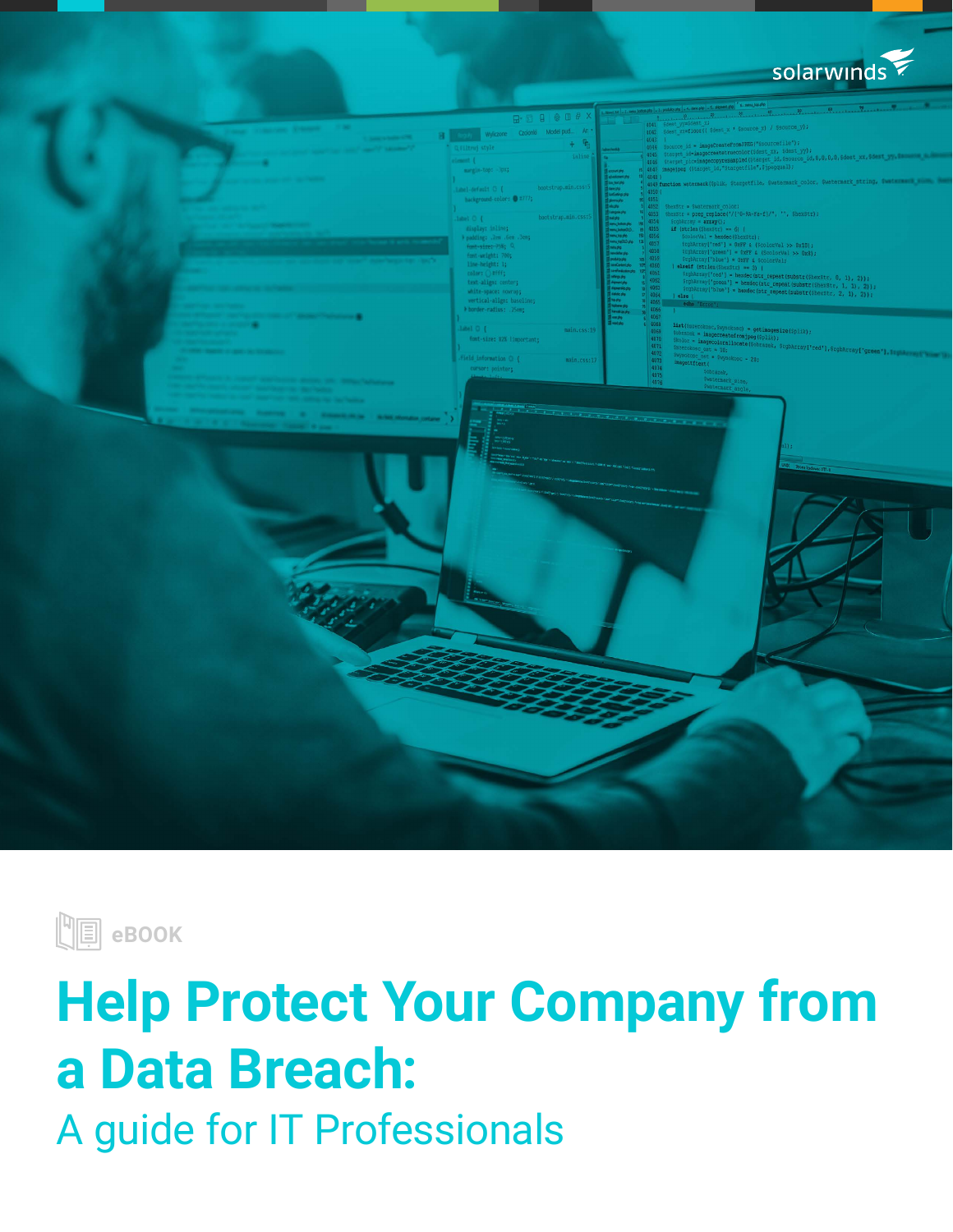# INTRODUCTION

#### HELP PROTECT YOUR ORGANIZATION FROM A POTENTIALLY DEBILITATING DATA BREACH

*According to The Ponemon Institute in its annual study, the average cost of a data breach is roughly \$3.86 million USD, or an average of \$148 USD per data record stolen1 . This number has increased from the previous year's report, showing that breaches are growing costlier to businesses that get successfully attacked. Perhaps even scarier, the report claims that the mean time to identify a breach was 197 days. That's almost 200 days that a cybercriminal can have access to someone's data.* 

If businesses want to avoid ending up on the wrong side of a breach, they will likely need to increase their security measures, particularly around threat detection. Until recently, many software tools on the market that can help businesses detect and remediate threats to their networks (and ultimately their data) have been costprohibitive. As a result, these critical offerings have remained out of reach for many technology professionals. Not anymore.

SolarWinds® Threat Monitor™ was built to help make security services accessible for companies of nearly any size by reducing the cost and complexity of threat detection, response, and reporting. Threat Monitor allows businesses to deploy advanced security detection to help reduce the risks to their networks, IT assets, and data. However, before we get into the nuts and bolts of Threat Monitor, we should start by looking at the idea of cyber-risk in general.

### CYBER-RISK: A RISK TO YOUR NETWORK IS A RISK TO YOUR DATA

Today's obsession with amassing huge stores of data means that organizations face an exponentially increased exposure to risk. Data risk is heightened by the increase in data sources as well as the locations needed to store the data.

# For years, one of the greatest sources for data risk has come from **email**.

Cybercriminals try to use an employee's good will or naiveté to harm companies by sending emails that contain viruses, malware, or ransomware that could potentially and accidentally be distributed throughout the organization.

There are also employees with bad intentions who look to personally profit by stealing corporate data and selling it to external parties. Social media and other messaging

*If businesses want to avoid ending up on the wrong side of a breach, they will likely need to increase their security measures, particularly around threat detection.*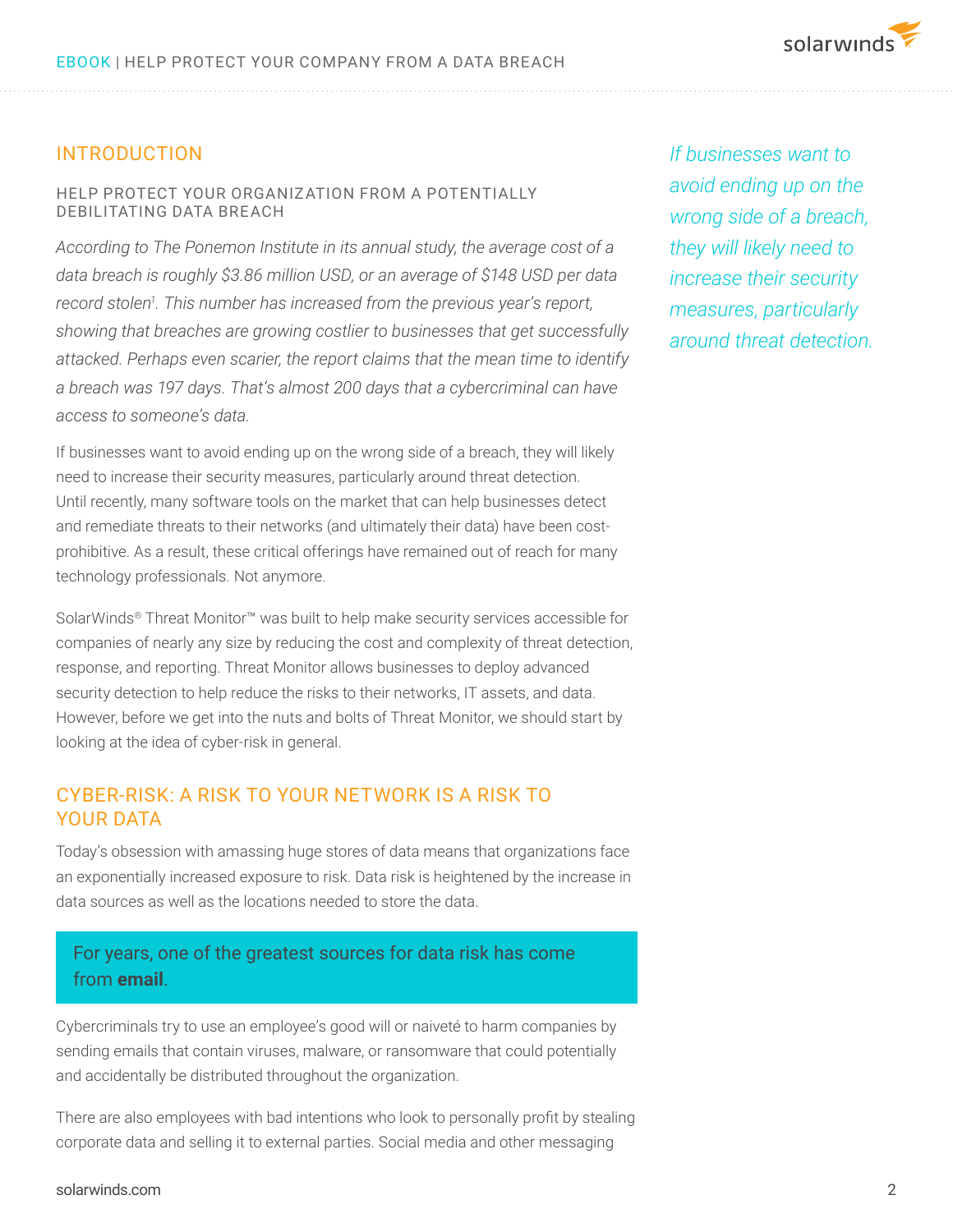channels provide more methods for malicious insiders to distribute information than ever before, making this perhaps a greater risk than it was in the past.

Data risk often starts with your network. If a cybercriminal can gain a foothold in your network, they may have free reign with your data. Depending on the extent of the intrusion, cybercriminals could make off with sensitive customer data, employee data, health information, intellectual property, or financial records. This in mind, it's absolutely crucial to make sure you have strong protection to keep your network safe if you want to keep your data safe as well.

#### LAYERED SECURITY CAN HELP

In this age of ransomware and malicious code, technology professionals usually know that security is about more than antivirus. You need layers to protect your business effectively.

For starters, businesses need to remain up-to-date with the latest security patches. Cybercriminals can find exploits in software and then automate their attacks to search for vulnerable software. As a result, staying up to date with patches is security 101. A good patch management solution can automate a lot of the manual process of keeping software up to date, making it a potential quick win for many businesses.

As mentioned before, email security matters a great deal. A robust email security solution can potentially help prevent a good portion of threats. Not to mention, user awareness training—teaching people to take precautions when receiving a new email to avoid phishing or spear-phishing—can also potentially help.

Yet these two examples only take you so far. What happens when your email security does falter? What happens when an exploit is discovered and used against you before there's an available patch?

## TRADITIONAL LAYERED SECURITY IS ONLY PART OF THE SOLUTION

When traditional layered security measures fail to prevent an intrusion, businesses need to be able to detect the intrusion quickly. One way to do this is via proactive security monitoring, which adds an additional sophisticated layer to your security.

While your other measures can be your "locked doors" and "barred windows" to keep intruders out, **proactive security monitoring can be your alarm system** if someone does break in. *If a cybercriminal can gain a foothold in your network, they almost have free reign with your data.*

*A good patch management solution can automate a lot of the manual process of keeping software up to date, making it a potential quick win for many businesses.*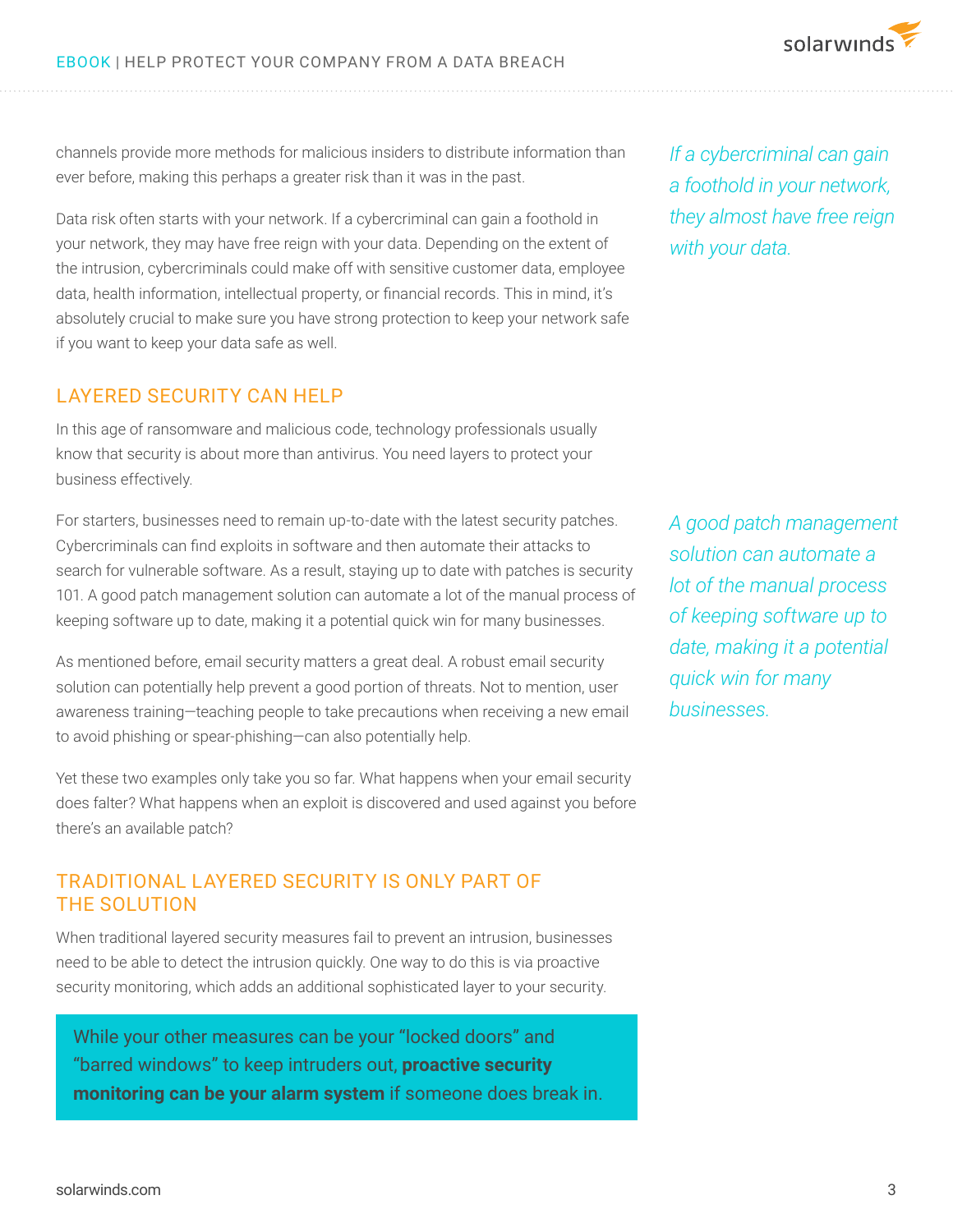SolarWinds Threat Monitor was designed to help you proactively monitor your environment to help you see anomalies that arise based on baselines and thresholds. Threat Monitor correlates event log activity across your organization and alerts you to suspicious activity that could pose a risk to your network and, ultimately, your data assets. This is designed to provide valuable insight to help maximize security visibility across your environment, while allowing you to help safeguard and manage your IT assets.

By alerting you to the presence of potentially damaging behaviors, Threat Monitor was built to help you avert or minimize their impact. You can correlate and store logs from multiple sources and perform full-text searches across large numbers of events. Almost any log or event type is supported, so there is no need for multiple applications or extra bandwidth for pushing and pulling logs to multiple locations. Additionally, as a cloud-based product, you can deploy your centralized operations center without upfront investment in hardware, additional software, or technical certifications.

Threat Monitor provides a mechanism to help shut down potential breach activity before it becomes a breach, and also helps provides an information trail designed to help defend against heavy fees and penalties imposed when a sustained breach occurs. With Threat Monitor, you get email notifications when suspicious traffic shows up on your network to potentially help you stop a breach *before* it happens.

**TRY IT FREE** *presence of potentially By alerting you to the damaging behaviors, Threat Monitor was built to help you avert or minimize their impact.* 

solarwinds

Ultimately, Threat Monitor was designed to provide:

- » Centralized security monitoring across your network (or networks if you have multiple office locations)
- » A seamless experience for your end users
- » Continuously updated threat intelligence from multiple sources
- » Audit trails, cloud integrations, near real-time alerts, anomaly detection, and more
- » Automated responses against threats

With Threat Monitor, you get email notifications when suspicious traffic shows up on your network to potentially help you stop a breach before it comes to fruition.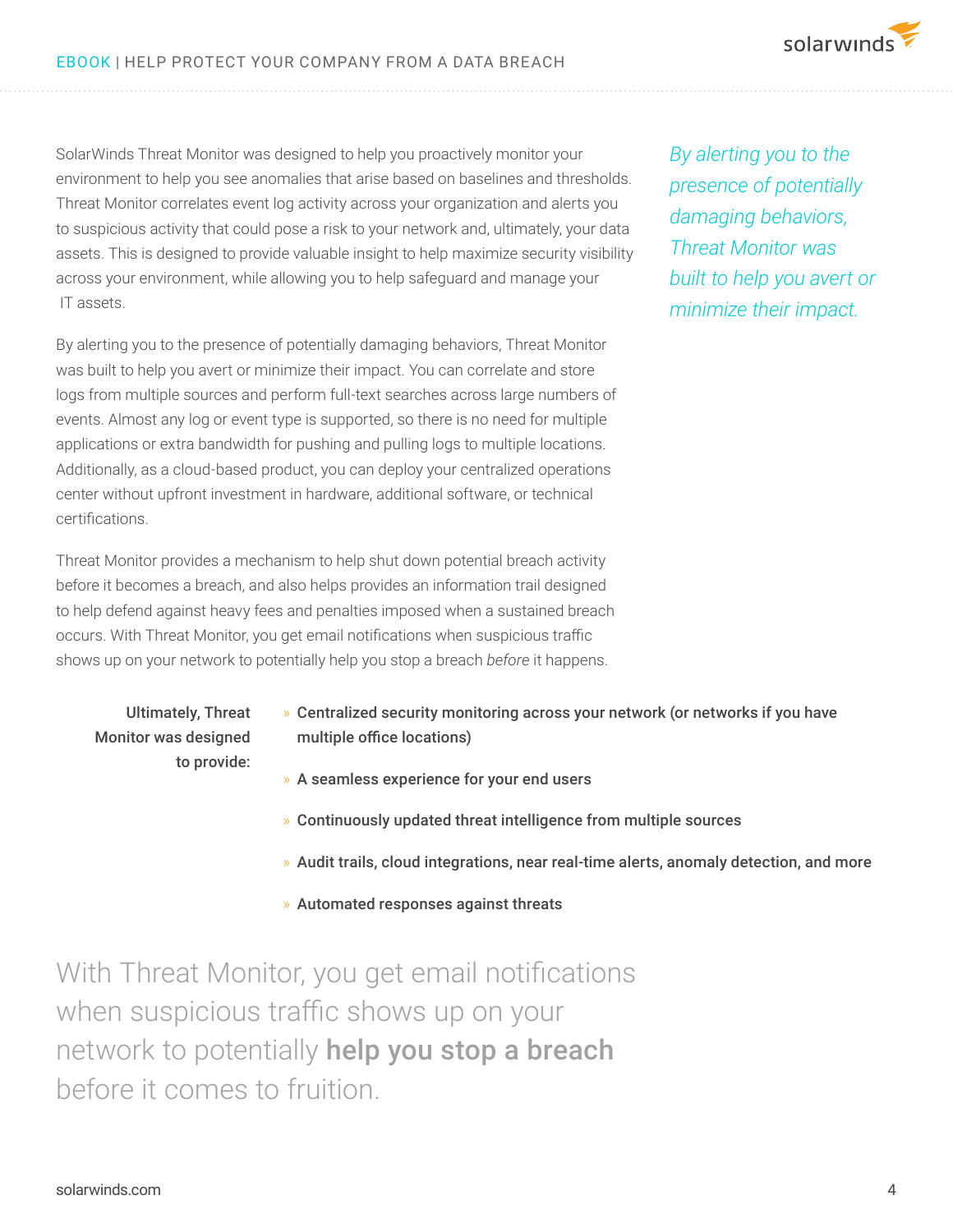

# QUICKLY PRODUCE A COMPREHENSIVE UNDERSTANDING OF THE IT ENVIRONMENT

Whether you are faced with PCI DSS, HIPAA, FFIEC, SOX, or other compliance regulations, SolarWinds Threat Monitor is intended to help you prevent potential violations via audit-ready reports.

Threat Monitor offers help with centralized IT compliance with multiconditional, cross-correlated alarms with customizable actions and on-demand or scheduled reporting. This allows you to summarize and identify important events from one location and dashboard. Intrusion detection includes Suricata with support for the ET Pro Ruleset and IP and domain reputations lists. You can also integrate with an existing IDS/IPS solution. You can customize your data inputs to add context to every event. With Threat Monitor, you can get access to Emerging Threats Intelligence, RiskIQ's reputation database, DHCP Bindings, vulnerability reports, and more.

Get SIEM capabilities and detailed compliance reports so you can demonstrate to assessors that **you are working to meet requirements**.

# MITIGATING CYBER-RISK THROUGH PROACTIVE SECURITY MONITORING

Providing proactive protection can help demonstrate value to your stakeholders. Threat Monitor was designed to tell you when an attack may be happening so you can mitigate and minimize the impact.

The security landscape changes on almost a daily basis. Understanding your organization's vulnerabilities and the potential risks to your network (and your data) allows you to react accordingly and efficiently, preemptively addressing risks before they become a problem and having the right visibility into when a breach may be occurring.

Now is the time for a flexible and scalable SIEM platform that you, as a technology professional, can implement and use almost immediately to start safeguarding your IT landscape. Threat Monitor was designed to empower any organization to quickly deploy a robust security operations center—scaling for growth as it occurs while using existing resources.

Implementing your layered security approaches and using the appropriate tools can potentially allow you to stay up-to-date in this ever-changing security horizon.

*Implementing your layered security approaches and using the appropriate tools can potentially allow you to stay up-to-date in this ever-changing security horizon.*